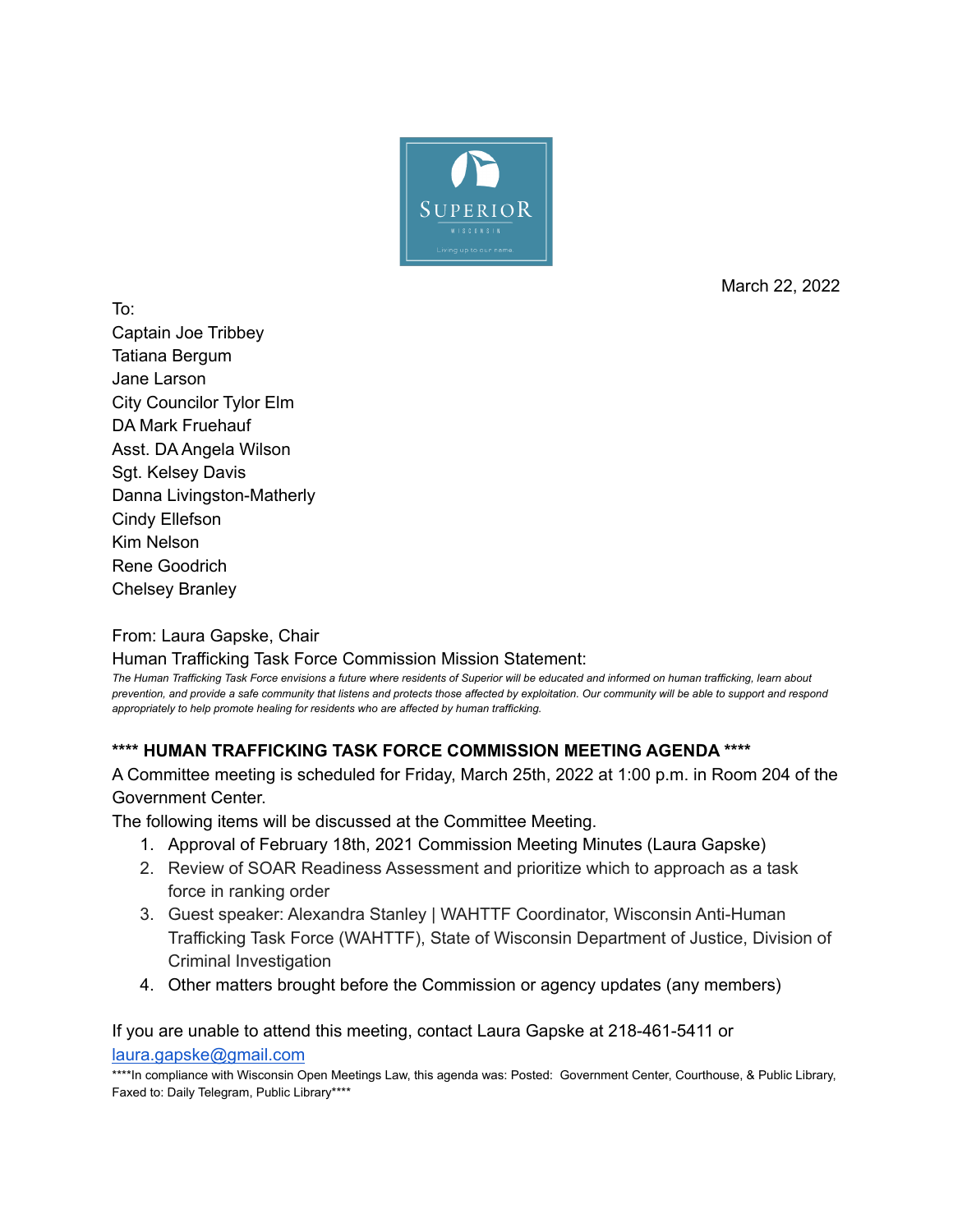

## **Human Trafficking Task Force Commission**

City of Superior Friday, February 18th, 2022 at 1:00 p.m. in Room 204 of the Government Center.

Commission Members Present: Capt. Joe Tribbey, Tatiana Bergrum, Mark Freuhauf, Cindy Ellfeson, Chesley Brandly, Kim Nelson, and Kelsey Davis

Other attendees: Anna Carlson and staff from Harbor House

Members Excused: Laura Gapske, Tylor Elm, Angela Wilson

No action was taken at this meeting. The following items were discussed at the Committee Meeting by the Commission:

- 1. (TABLED) Approval of December 17th, 2021 Commission Meeting **Minutes**
- 2. Danna Livingston-Shared information from the D.C. Human Trafficking **Conference**
- 3. GUEST: Asia Jackson, M.S. Anti-Human Trafficking Coordinator, Bureau of Youth Services, Division of Safety and Permanence
- 4. (TABLED) Review of SOAR Readiness Assessment and prioritize which to approach as a task force in ranking order
- 5. Other matters brought before the Commission or agency updates (any members)

## **Minutes respectfully submitted by**

**Laura Gapske Commission Chair**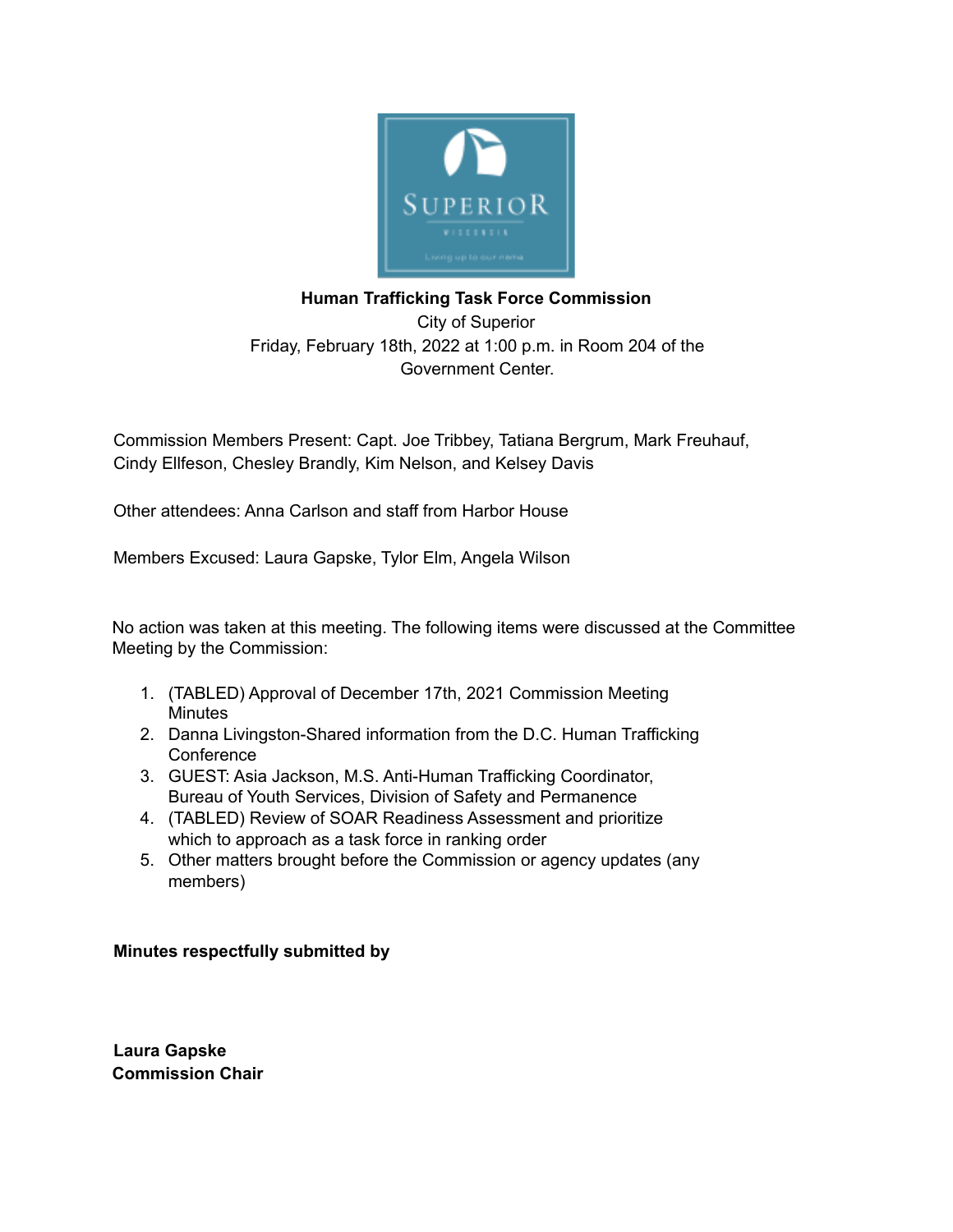## **STRATEGIES TO INCREASE LEVEL OF READINESS**

| <b>Levels of</b><br><b>Readiness</b> | <b>Goal</b>                                                                                                                                 | <b>Recommended Strategies to Strengthen Readiness</b><br><b>Within Each Dimension</b>                                                                                                                                                                                                                                                                                                                                                                                                                                                                                                                                                                                |
|--------------------------------------|---------------------------------------------------------------------------------------------------------------------------------------------|----------------------------------------------------------------------------------------------------------------------------------------------------------------------------------------------------------------------------------------------------------------------------------------------------------------------------------------------------------------------------------------------------------------------------------------------------------------------------------------------------------------------------------------------------------------------------------------------------------------------------------------------------------------------|
| 4. Preplanning                       | Develop<br>concrete<br>initial plans<br>for building<br>capacity in<br>the<br>community to<br>address<br>human<br>trafficking.<br>Create an | Community equity. Assess current issues and initiatives related to<br>community equity to consider how these issues will need to be<br>incorporated in a comprehensive human trafficking response.<br>Examples include incarceration rates, unsafe neighborhoods,<br>academic failure/school data, and medical costs.                                                                                                                                                                                                                                                                                                                                                |
|                                      |                                                                                                                                             | <b>Existing community efforts.</b> Review existing efforts in community<br>(policy, programs, awareness raising, collaborative responses) to<br>determine the focused populations, if duplication of efforts exist, and<br>the degree of success of these efforts.                                                                                                                                                                                                                                                                                                                                                                                                   |
| leaders,<br>survivor                 |                                                                                                                                             | Community knowledge of efforts. Conduct community surveys<br>about understanding and prioritization of the issue.                                                                                                                                                                                                                                                                                                                                                                                                                                                                                                                                                    |
|                                      | inclusive list<br>of community<br>stakeholders,                                                                                             | Leadership. Invest community stakeholders and leaders (elected<br>and informal) in the cause, emphasizing the need for collaborative<br>approaches. Invest in trauma-informed training and planning for<br>organizations.                                                                                                                                                                                                                                                                                                                                                                                                                                            |
|                                      | leaders, and<br>organizations<br>necessary to<br>developing a<br>comprehensi                                                                | Community climate. Conduct local focus groups to discuss human<br>trafficking, including community equity issues, and use the input to<br>develop some concrete initial plans. These groups should be<br>inclusive of individuals with lived experience and members of<br>marginalized communities.                                                                                                                                                                                                                                                                                                                                                                  |
|                                      | ve<br>community<br>response to<br>human<br>trafficking.                                                                                     | Community knowledge of the issue. Disseminate information<br>about human trafficking through presentations to community<br>stakeholders, leaders, and organizations. Focus on reducing victim<br>blaming, understanding the many typologies of trafficking, and<br>raising general awareness. Ensure accuracy and consistency of the<br>information shared through these efforts. Continue to conduct<br>community awareness-raising activities such as radio and television<br>public service announcements. These campaigns must accurately<br>represent the issue as it occurs in the community and ensure the<br>representation of underrepresented populations. |
|                                      |                                                                                                                                             | Resources related to the issue. Assess current community<br>resources (e.g., people, time, money, space, services) that can be<br>leveraged to support efforts to address human trafficking.                                                                                                                                                                                                                                                                                                                                                                                                                                                                         |
|                                      |                                                                                                                                             |                                                                                                                                                                                                                                                                                                                                                                                                                                                                                                                                                                                                                                                                      |
| <b>5. Preparation</b>                |                                                                                                                                             | Community equity. Strengthen outreach and public engagement to<br>the communities, organizations, key stakeholders, and service<br>providers. Develop strategies to remove barriers and create<br>opportunities for participation of communities and populations facing<br>disparities in all levels of individuals with lived experience efforts.<br>Plan for community capacity building for active engagement of<br>members of underserved populations. Identify opportunities for<br>multisector collaborations.                                                                                                                                                 |